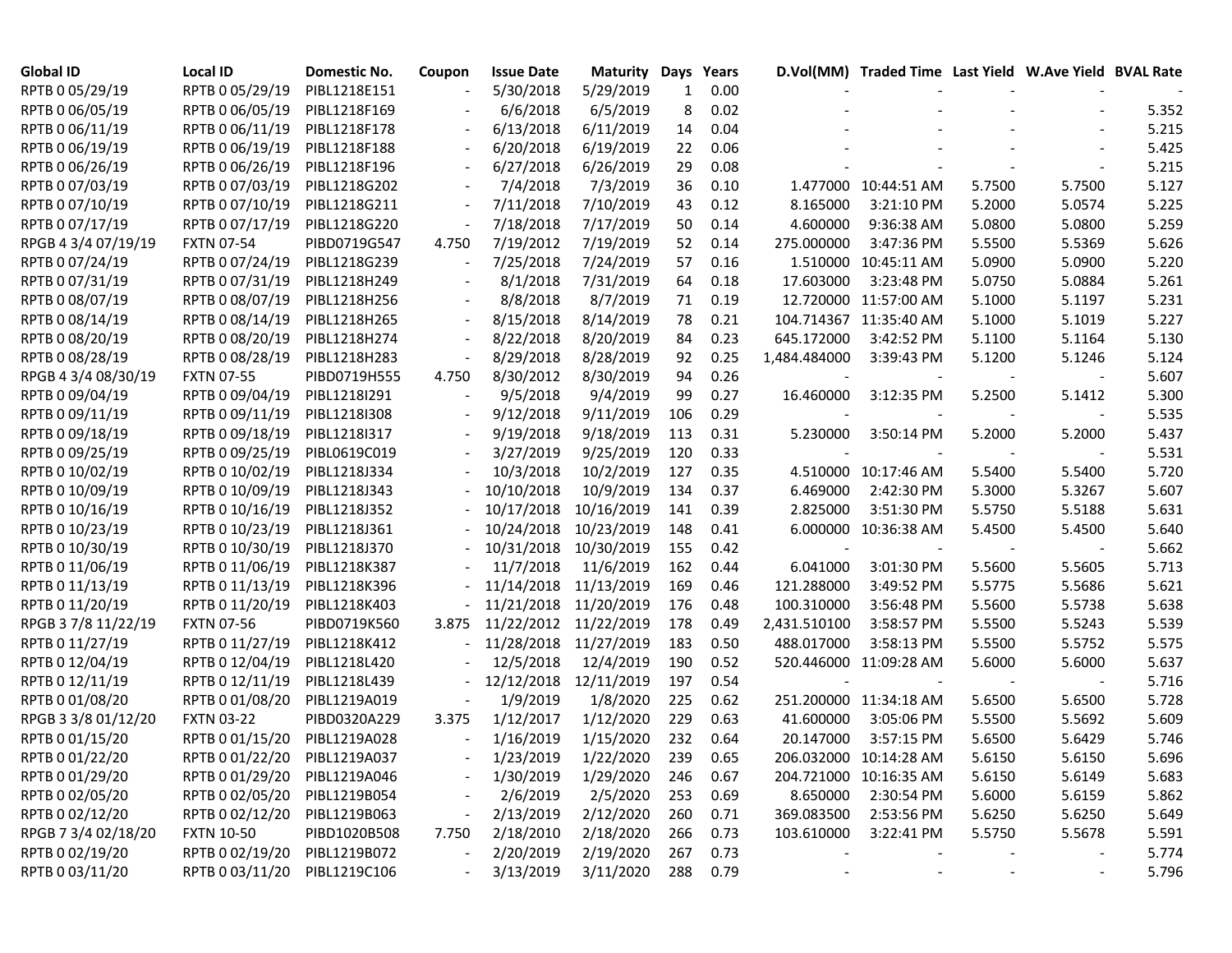| <b>Global ID</b>     | <b>Local ID</b>   | Domestic No. | Coupon | <b>Issue Date</b> | Maturity        | Days | Years | D.Vol(MM)    | Traded Time Last Yield W.Ave Yield BVAL Rate |        |                          |       |
|----------------------|-------------------|--------------|--------|-------------------|-----------------|------|-------|--------------|----------------------------------------------|--------|--------------------------|-------|
| RPTB 0 03/18/20      | RPTB 0 03/18/20   | PIBL1219C115 |        | 3/20/2019         | 3/18/2020       | 295  | 0.81  | 0.970000     | 2:23:09 PM                                   | 5.6450 | 5.6450                   | 6.037 |
| RPTB 0 03/25/20      | RPTB 0 03/25/20   | PIBL1219C124 |        | 3/27/2019         | 3/25/2020       | 302  | 0.83  | 5.500000     | 3:22:44 PM                                   | 5.6000 | 5.6455                   | 5.878 |
| RPTB 0 04/01/20      | RPTB 0 04/01/20   | PIBL1219D132 |        | 4/3/2019          | 4/1/2020        | 309  | 0.85  |              | 0.520000 11:13:14 AM                         | 5.7000 | 5.7000                   | 5.893 |
| RPTB 0 04/08/20      | RPTB 0 04/08/20   | PIBL1219D141 |        | 4/10/2019         | 4/8/2020        | 316  | 0.87  |              |                                              |        |                          | 5.889 |
| RPGB 4 1/4 04/11/20  | RTB 03-08         | PIID0320D087 | 4.250  | 4/11/2017         | 4/11/2020       | 319  | 0.87  | 480.365000   | 3:49:05 PM                                   | 5.5300 | 5.5267                   | 5.528 |
| RPTB 0 04/29/20      | RPTB 0 04/29/20   | PIBL1219D178 |        | 4/30/2019         | 4/29/2020       | 337  | 0.92  |              |                                              |        |                          | 5.944 |
| RPTB 0 05/06/20      | RPTB 0 05/06/20   | PIBL1219E186 |        | 5/8/2019          | 5/6/2020        | 344  | 0.94  | 750.000000   | 3:06:11 PM                                   | 5.6500 | 5.6683                   | 5.668 |
| RPTB 0 05/13/20      | RPTB 0 05/13/20   | PIBL1219E195 |        | 5/15/2019         | 5/13/2020       | 351  | 0.96  |              |                                              |        | $\blacksquare$           | 5.930 |
| RPTB 0 05/20/20      | RPTB 0 05/20/20   | PIBL1219E202 |        | 5/22/2019         | 5/20/2020       | 358  | 0.98  | 372.296000   | 3:34:01 PM                                   | 5.6500 | 5.6780                   | 5.686 |
| RPTB 0 05/27/20      | RPTB 0 05/27/20   | PIBL1219E211 |        | 5/29/2019         | 5/27/2020       | 365  | 1.00  | 1,173.928000 | 3:49:32 PM                                   | 5.6500 | 5.6579                   | 5.683 |
| RPGB 7 1/4 08/19/20  | RTB 10-01         | PIID1020H015 | 7.250  | 8/19/2010         | 8/19/2020       | 449  | 1.23  | 35.231000    | 3:30:42 PM                                   | 5.5500 | 5.5472                   | 5.589 |
| RPGB 3 3/8 08/20/20  | <b>FXTN 05-73</b> | PIBD0520H735 | 3.375  | 8/20/2015         | 8/20/2020       | 450  | 1.23  | 269.990000   | 3:59:21 PM                                   | 5.5250 | 5.5259                   | 5.533 |
| RPGB 6 1/8 09/16/20  | <b>FXTN 10-51</b> | PIBD1020I510 | 6.125  | 9/16/2010         | 9/16/2020       | 477  | 1.31  |              |                                              |        |                          | 5.657 |
| RPGB 5 7/8 12/16/20  | <b>FXTN 10-52</b> | PIBD1020L525 | 5.875  | 12/16/2010        | 12/16/2020      | 568  | 1.56  | 2.000000     | 3:44:51 PM                                   | 5.6000 | 5.5900                   | 5.649 |
| RPGB 4 1/4 01/25/21  | <b>FXTN 03-23</b> | PIBD0321A236 | 4.250  | 1/25/2018         | 1/25/2021       | 608  | 1.67  |              | 56.500000 11:21:48 AM                        | 5.5350 | 5.5399                   | 5.552 |
| RPGB 7 3/8 03/03/21  | RTB 10-02         | PIID1021C027 | 7.375  | 3/3/2011          | 3/3/2021        | 645  | 1.77  | 85.000000    | 3:21:26 PM                                   | 5.5775 | 5.5731                   | 5.612 |
| RPGB 3 1/2 03/20/21  | <b>FXTN 07-57</b> | PIBD0721C574 | 3.500  | 3/20/2014         | 3/20/2021       | 662  | 1.81  | 259.874900   | 3:46:30 PM                                   | 5.5475 | 5.5262                   | 5.579 |
| RPGB 6 1/2 04/28/21  | <b>FXTN 10-53</b> | PIBD1021D531 | 6.500  | 4/28/2011         | 4/28/2021       | 701  | 1.92  |              |                                              |        |                          | 5.638 |
| RPGB 4 7/8 06/13/21  | RTB 03-09         | PIID0321F092 | 4.875  | 6/13/2018         | 6/13/2021       | 747  | 2.05  | 78.500000    | 2:52:08 PM                                   | 5.5150 | 5.5301                   | 5.560 |
| RPGB 5 3/4 10/20/21  | RTB 10-03         | PIID1021J039 | 5.750  | 10/20/2011        | 10/20/2021      | 876  | 2.40  | 3.250000     | 3:10:33 PM                                   | 5.6000 | 5.5862                   | 5.757 |
| RPGB 5 3/4 11/24/21  | <b>FXTN 10-55</b> | PIBD1021K551 | 5.750  | 11/24/2011        | 11/24/2021      | 911  | 2.49  |              |                                              |        |                          | 5.549 |
| RPGB 63/8 01/19/22   | <b>FXTN 10-54</b> | PIBD1022G545 | 6.375  | 7/19/2011         | 1/19/2022       | 967  | 2.65  |              |                                              |        | $\overline{\phantom{a}}$ | 5.647 |
| RPGB 4 01/26/22      | <b>FXTN 05-74</b> | PIBD0522A747 | 4.000  | 1/26/2017         | 1/26/2022       | 974  | 2.67  | 38.860000    | 3:26:46 PM                                   | 5.5400 | 5.5288                   | 5.539 |
| RPGB 15 03/14/22     | <b>FXTN 20-02</b> | PIBD2022C021 | 15.000 | 3/14/2002         | 3/14/2022 1021  |      | 2.80  |              |                                              |        |                          | 5.506 |
| RPGB 4 7/8 08/02/22  | <b>FXTN 10-56</b> | PIBD1022H562 | 4.875  | 8/2/2012          | 8/2/2022 1162   |      | 3.18  |              |                                              |        |                          | 5.800 |
| RPGB 4 3/4 09/13/22  | <b>FXTN 10-57</b> | PIBD1022I570 | 4.750  | 9/13/2012         | 9/13/2022 1204  |      | 3.30  |              |                                              |        |                          | 5.729 |
| RPGB 12 3/4 10/17/22 | <b>FXTN 20-03</b> | PIBD2022J033 | 12.750 | 10/17/2002        | 10/17/2022 1238 |      | 3.39  |              |                                              |        |                          | 5.656 |
| RPGB 4 5/8 12/04/22  | RTB 05-11         | PIID0522L114 | 4.625  | 12/4/2017         | 12/4/2022 1286  |      | 3.52  | 459.892000   | 3:49:14 PM                                   | 5.5200 | 5.5294                   | 5.532 |
| RPGB 4 12/06/22      | <b>FXTN 10-58</b> | PIBD1022L585 | 4.000  | 12/6/2012         | 12/6/2022 1288  |      | 3.53  | 28.990000    | 3:46:44 PM                                   | 5.7000 | 5.6076                   | 5.723 |
| RPGB 13 02/20/23     | <b>FXTN 20-04</b> | PIBD2023B048 | 13.000 | 2/20/2003         | 2/20/2023 1364  |      | 3.73  |              |                                              |        |                          | 5.778 |
| RPGB 5 1/2 03/08/23  | <b>FXTN 05-75</b> | PIBD0523C752 | 5.500  | 3/8/2018          | 3/8/2023 1380   |      | 3.78  | 165.100000   | 3:42:09 PM                                   | 5.5400 | 5.5533                   | 5.570 |
| RPGB 3 1/2 04/21/23  | <b>FXTN 07-58</b> | PIBD0723D588 | 3.500  | 4/21/2016         | 4/21/2023 1424  |      | 3.90  | 23.200000    | 3:00:58 PM                                   | 5.6250 | 5.5829                   | 5.652 |
| RPGB 11 7/8 05/29/23 | <b>FXTN 20-05</b> | PIBD2023E054 | 11.875 | 5/29/2003         | 5/29/2023 1462  |      | 4.00  |              |                                              |        | $\blacksquare$           | 5.786 |
| RPGB 3 1/4 08/15/23  | RTB 10-04         | PIID1023H046 | 3.250  | 8/15/2013         | 8/15/2023 1540  |      | 4.22  | 75.495000    | 3:44:58 PM                                   | 5.6000 | 5.6004                   | 5.815 |
| RPGB 11 3/8 10/23/23 | <b>FXTN 20-06</b> | PIBD2023J068 | 11.375 | 10/23/2003        | 10/23/2023 1609 |      | 4.41  |              |                                              |        | $\blacksquare$           | 5.671 |
| RPGB 6 1/4 03/12/24  | RTB 05-12         | PIID0524C129 | 6.250  | 3/12/2019         | 3/12/2024 1750  |      | 4.79  | 8,789.600000 | 3:57:26 PM                                   | 5.5650 | 5.5732                   | 5.564 |
| RPGB 4 1/2 04/20/24  | <b>FXTN 07-59</b> | PIBD0724D595 | 4.500  | 4/20/2017         | 4/20/2024 1789  |      | 4.90  |              |                                              |        |                          | 5.768 |
| RPGB 12 3/8 06/03/24 | <b>FXTN 20-07</b> | PIBD2024F075 | 12.375 | 6/3/2004          | 6/3/2024 1833   |      | 5.02  |              |                                              |        |                          | 5.607 |
| RPGB 12 7/8 08/05/24 | <b>FXTN 20-08</b> | PIBD2024H086 | 12.875 | 8/5/2004          | 8/5/2024 1896   |      | 5.19  |              |                                              |        |                          | 5.686 |
| RPGB 4 1/8 08/20/24  | <b>FXTN 10-59</b> | PIBD1024H595 | 4.125  | 8/20/2014         | 8/20/2024 1911  |      | 5.23  | 100.000000   | 3:57:10 PM                                   | 5.6500 | 5.6500                   | 5.683 |
| RPGB 13 3/4 11/11/24 | <b>FXTN 20-09</b> | PIBD2024K091 | 13.750 | 11/11/2004        | 11/11/2024 1994 |      | 5.46  |              |                                              |        |                          | 5.684 |
| RPGB 5 3/4 04/12/25  | <b>FXTN 07-61</b> | PIBD0725D618 | 5.750  | 4/12/2018         | 4/12/2025 2146  |      | 5.88  | 852.000000   | 3:30:31 PM                                   | 5.5950 | 5.6038                   | 5.601 |
|                      |                   |              |        |                   |                 |      |       |              |                                              |        |                          |       |